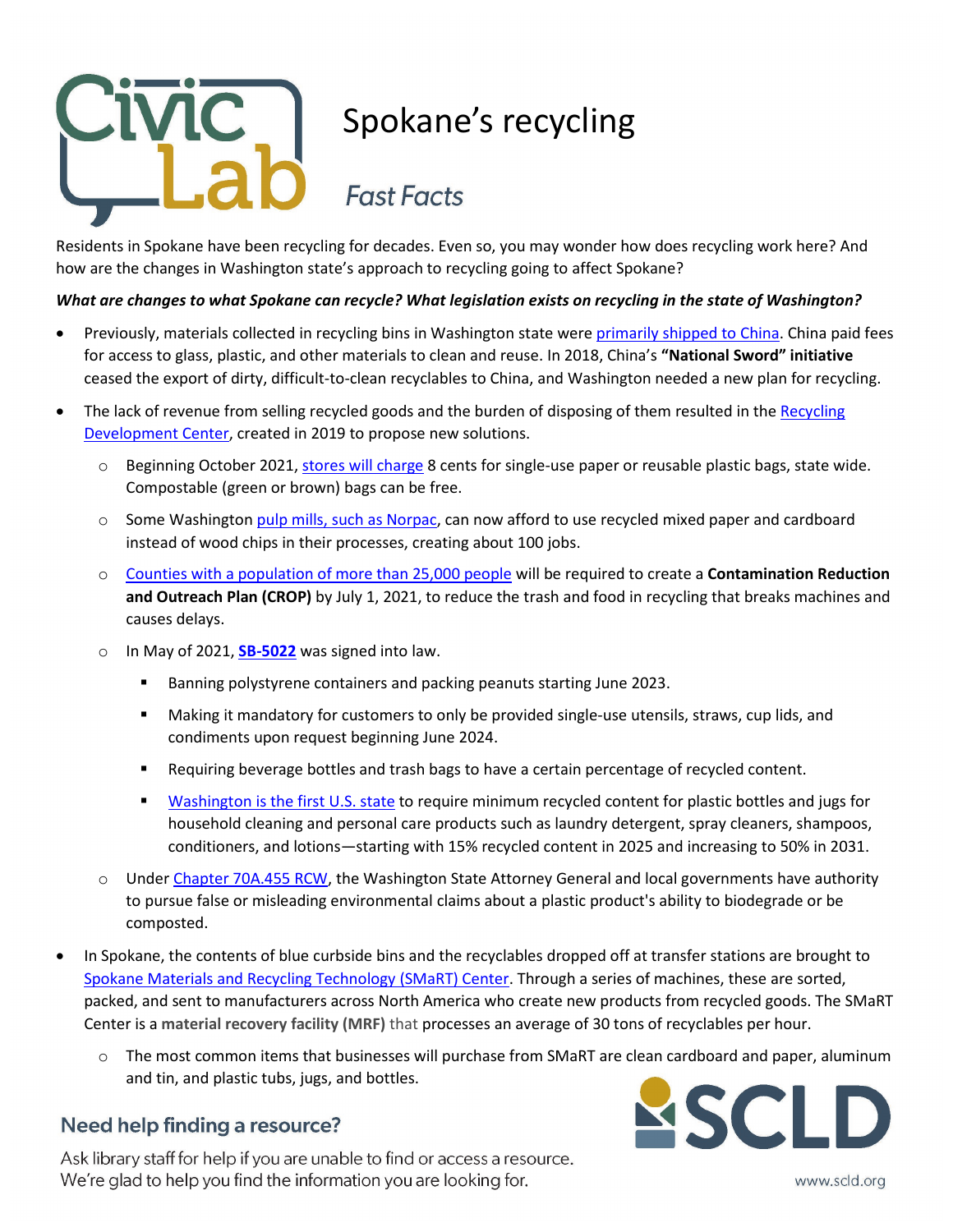

**Fast Facts** 

- o Glass recycled in Spokane is not made into new glass. As much as possible, it is ground and made into road base. Very few companies want to purchase collected glass because of its weight and the difficult process to recycle it. When a recycled material is made into something different because the original material would be harder to reuse, it is called **[downcycling](https://oceana.org/blog/recycling-myth-month-plastic-bottle-you-thought-you-recycled-may-have-been-downcycled-instead/)**.
- Spokane has had to [switch to bi-weekly recycling](https://www.krem.com/article/news/local/spokane-county/spokane-recycling-pickup-biweekly-may-2021/293-9e4d27f7-805b-46ef-94b2-d8d579d95e00) to help manage the skyrocketing costs now that recycled items cannot be shipped to China. Between 2013 and 2020, the cost to manage the city's recyclables grew from \$14,000 to \$1.4 million—an increase of 100 times the original cost. Thirteen percent (7,800 tons) of Spokane's recycling has to go to the landfill each year because it has no buyers, especially glass and certain plastics.

### *What can I do to help with recycling?*

- One way to help is [to put the right things in the blue bin.](https://www.spokanecounty.org/4194/Lets-Talk-Trash) Some cities have fines for throwing non-recyclables into the bin, but Spokane does not yet have penalties for this.
	- o "Tanglers" (such as twine, garden hoses, holiday lights) thrown into recycle bins halt production when they get caught in expensive recycling machines, and taxpayers often pay the cost with higher fees. Avoid throwing things like these into your recycling bins.
	- o Grocery bags can **only** be recycled at certain stores that collect them.
	- o Do not bag your recyclables. They must be loose in the bin.
	- o Make sure your recyclables are as clean as possible. Food in a recycling bin may cause an entire load to be sent to the landfill instead. If dirty or soiled recycling isn't thrown out, a person rather than a machine has to clean out the dirty food mixed with usable materials.
	- $\circ$  There are certain types of plastics and other materials that are not recyclable in Spokane—regardless of whether a recycling symbol is on the packaging. If you're not sure, you can check on Spokane Recycling and Waste's Directory a[t https://spokaneriver.net/wastedirectory/.](https://spokaneriver.net/wastedirectory/)
	- o You can also call the **Recycling Hotline** at 509.477.6800 with any questions.
- From fax machines to fluorescent light bulbs, there are approved ways to get rid of items. You can get information on where to go to recycle items like these and what the fees are at [http://1800recycle.wa.gov/.](http://1800recycle.wa.gov/)
- The fourth Friday in February is **[National Skip the](https://nationaltoday.com/national-skip-the-straw-day/) Straw Day**. American[s use an estimated 500 million](https://www.nps.gov/articles/straw-free.htm#:%7E:text=Milo%20reported%20through%20his%20initial,million%20drinking%20straws%20every%20day.) drinking straws a day, and this day is a chance to practice using a bamboo, glass, metal, or silicone straw.



### **Need help finding a resource?**

Ask library staff for help if you are unable to find or access a resource. We're glad to help you find the information you are looking for.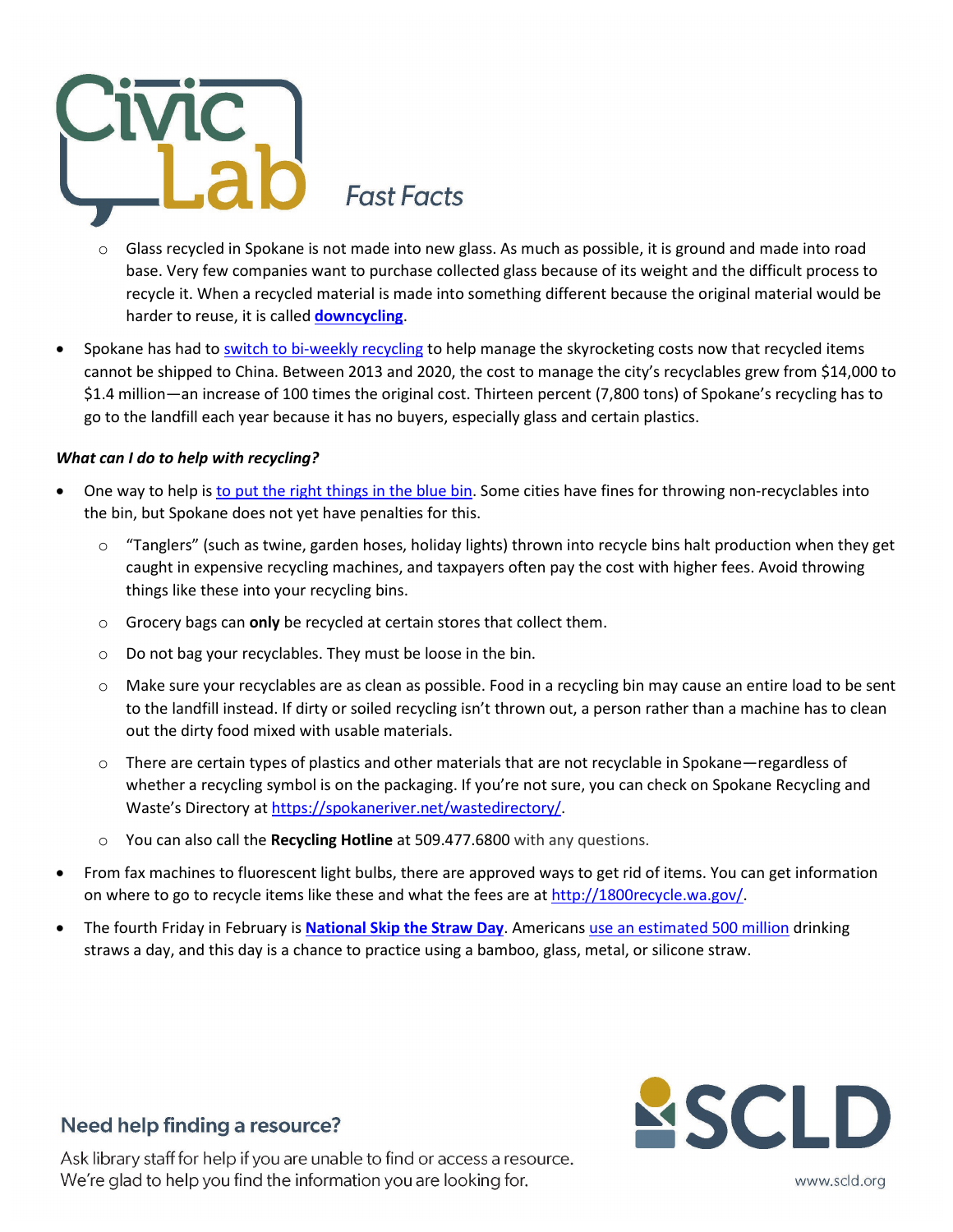

### **SOURCES**

- Doughton, Sandi. "With Recycling's Dirty Truths Exposed, Washington Works toward a Cleaner, More Sustainable System." The Seattle Times, 26 Apr. 2020, www.seattletimes.com/pacific-nw-magazine/with-recyclings-dirtytruths-exposed-washington-works-toward-a-cleaner-more-sustainable-system/. Accessed 13 Apr. 2022.
- "Recycling Development Center Washington State Department of Ecology." Wa.gov, 2019, ecology.wa.gov/Waste-Toxics/Reducing-recycling-waste/Strategic-policy-and-planning/Recycling-Development-Center. Accessed 13 Apr. 2022.
- "Plastic Bag Ban Washington State Department of Ecology." Wa.gov, 2021, ecology.wa.gov/Waste-Toxics/Reducingrecycling-waste/Waste-reduction-programs/Plastics/Plastic-bag-ban. Accessed 13 Apr. 2022.
- Smalley, Megan. "NORPAC Expands Use of Recovered Paper." Recycling Today, Recycling Today, 27 Aug. 2019, www.recyclingtoday.com/article/norpac-longview-washington-produce-recycled-packaging-papers/. Accessed 13 Apr. 2022.
- "RCW 70A.205.045: County and City Comprehensive Solid Waste Management Plans—Contents." Wa.gov, 2021, app.leg.wa.gov/RCW/default.aspx?cite=70A.205.045. Accessed 13 Apr. 2022.
- "Washington State Legislature." Wa.gov, 2021, app.leg.wa.gov/billsummary?BillNumber=5022&Year=2021&Initiative=false. Accessed 13 Apr. 2022.
- "April Member Meeting." Puget Soundkeeper Alliance, 17 May 2021, pugetsoundkeeper.org/2021/05/17/governorinslee-signs-ground-breaking-washington-state-plastics-and-recycling-bill/. Accessed 13 Apr. 2022.
- "Chapter 70A.455 RCW: PLASTIC PRODUCT DEGRADABILITY." Wa.gov, 2019, app.leg.wa.gov/rcw/default.aspx?cite=70A.455. Accessed 13 Apr. 2022.
- "SMaRT Recycling Center Waste Management Northwest Washington, Oregon, Idaho." Wmnorthwest.com, 2012, www.wmnorthwest.com/smartrecycling/. Accessed 13 Apr. 2022.
- "Recycling Myth of the Month: That Plastic Bottle You Thought You Recycled May Have Been "Downcycled" Instead." Oceana, July 2021, oceana.org/blog/recycling-myth-month-plastic-bottle-you-thought-you-recycled-may-havebeen-downcycled-instead/. Accessed 13 Apr. 2022.
- Smith, Helen. "Spokane Switching to Biweekly Recycling Pickup after Program Costs Increase 100 Times Over." Krem.com, KREM, Feb. 2021, www.krem.com/article/news/local/spokane-county/spokane-recycling-pickupbiweekly-may-2021/293-9e4d27f7-805b-46ef-94b2-d8d579d95e00. Accessed 13 Apr. 2022.
- "Let's Talk Trash | Spokane County, WA." Spokanecounty.org, 2020, www.spokanecounty.org/4194/Lets-Talk-Trash. Accessed 13 Apr. 2022.
- "Spokane Recycling & Waste/Kootenai Recycling & Waste Find Services." Spokane Kootenai Waste & Recycle Directory, 6 Jan. 2021, spokaneriver.net/wastedirectory/. Accessed 13 Apr. 2022.

### **Need help finding a resource?**

Ask library staff for help if you are unable to find or access a resource. We're glad to help you find the information you are looking for.



www.scld.org